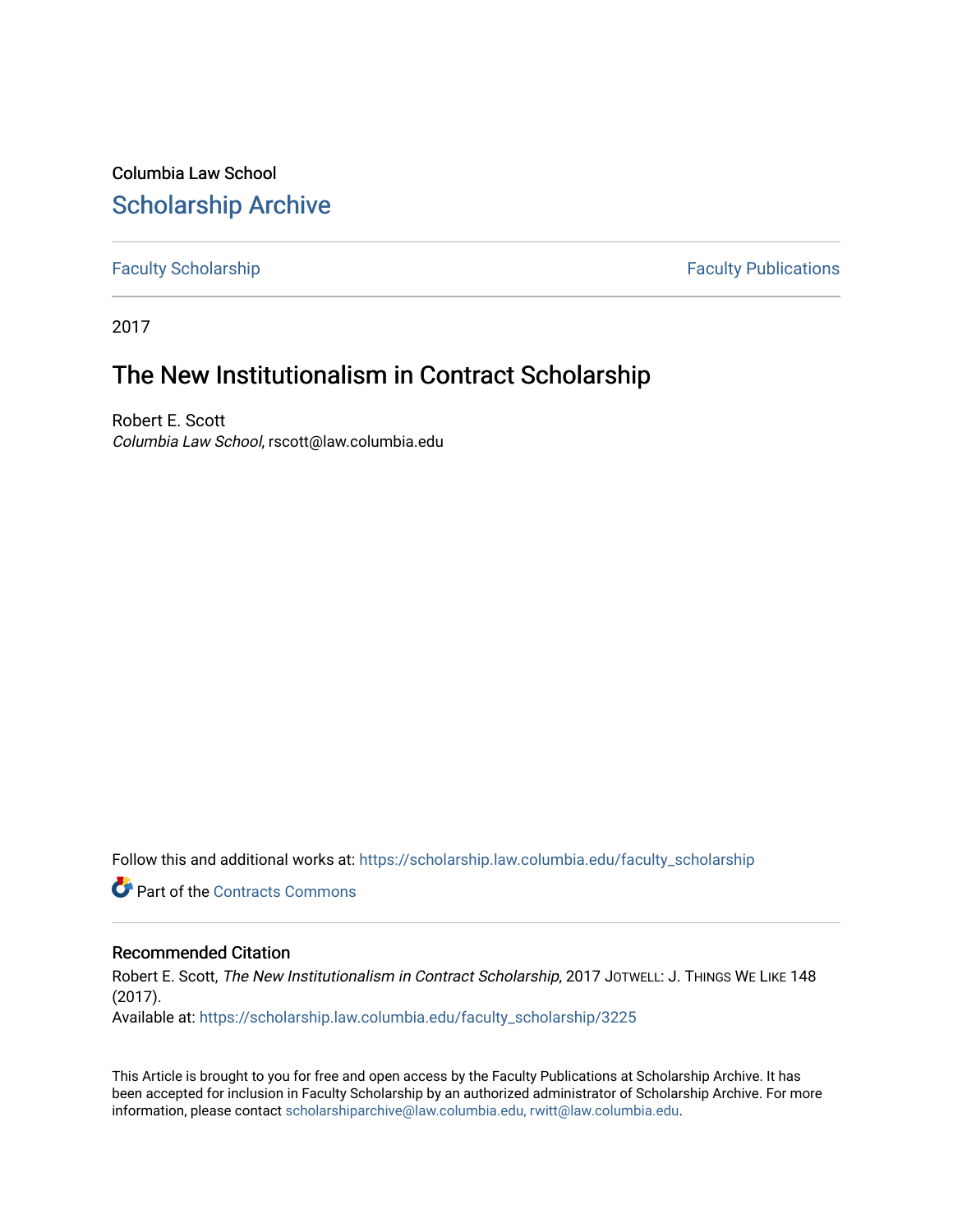## **The New Institutionalism in Contract Scholarship**

**Author :** Robert Scott

**Date :** March 21, 2017

Matthew Jennejohn, The Private Order of Innovation Networks, 68 **Stan. L. Rev.** 281 (2016), available at [SSRN](https://papers.ssrn.com/sol3/papers.cfm?abstract_id=2680488).

Relational contract scholarship is at a pivot point. On the one hand, the relationalist revival that has dominated contracts scholarship for almost half a century may be on the wane. Relational contract scholarship has evolved during this period into separate, and often dueling, intellectual traditions. One camp consists of scholars who are typically associated with the "law and economics" movement; in the other camp are scholars who more readily identify with the "law and society" tradition.<sup>1</sup> While relationalists have been quarreling with each other, a younger cohort of law and economics scholars, armed with impressive technical skills, have abandoned relational questions in favor of projects that are capable of being analyzed through formal models or sophisticated empirical techniques. In turn, many other of the brightest stars in contract are formally trained in analytic philosophy and focus their energies on classical contract doctrine and the extent to which it adheres to deontological principles grounded in Kantian notions of autonomy. At its best, this new contracts scholarship is analytically elegant and generates counter-intuitive insights. But its analytical rigor requires strong simplifying assumptions. As a consequence, the bulk of this work is a far remove from the complex environment of relational contracting.

This pessimistic view of the legacy of relational scholarship is tempered, however, by the rise of a new institutionalist school of contract scholarship that offers the promise of an accommodation between the dueling branches of relational theory and a counterweight to the elegant but abstract analysis of the philosophers and economists.<sup>2</sup> The new institutionalists reflect the older relationalists in their commitment to the belief that the institution of contract can only be understood by observing the law "in action," but they go beyond relational theory to explore both the potential and the limitations of contract design in a world of uncertainty: how can we understand the circumstances in which different contractual patterns are used to organize different kinds and speeds of innovative activity? A particularly noteworthy example of this new institutionalist school is a recent article by [Matthew Jennejohn,](http://www.law2.byu.edu/faculty/profile_2016.php?id=161) [The Private Order of Innovation](https://papers.ssrn.com/sol3/papers.cfm?abstract_id=2680488) **[Networks](https://papers.ssrn.com/sol3/papers.cfm?abstract_id=2680488)**, published recently in the Stanford Law Review.

Jennehohn's project is to deepen our understanding of the "collaborative methods of innovation that have become a centerpiece of modern economic organization." (P. 281.) In a number of industries characterized by rapid technological development, conditions of high uncertainty have led to collaborations where both parties' skills and commitment to cooperate are necessary to achieve success.<sup>3</sup> In settings as diverse as the pharmaceutical industry and manufacturing supply chains, parties have come to realize that the feasibility of many projects can only be determined by joint investment in the production of information to evaluate whether a project is profitable to pursue. A particularly salient example is the research collaboration between a large pharmaceutical company with expertise in bringing new drugs to market and a smaller biotech firm with innovative technology. The [collaborative agreement](http://contracts.onecle.com/ligand/warner.rd.1999.09.01.shtml) seeks to discover, design and develop a novel pharmaceutical product, and then take that product through the FDA approval process and through commercialization. The common feature of all these regimes is a commitment to joint exploration without imposing legal consequences on the outcome of the parties' collaborative activity other than in conditions of "barefaced cheating." <sup>4</sup> Thus, neither party has a right to demand the performance that the parties imagine may result from a successful collaboration. If the parties cannot ultimately agree on a final objective, they may [abandon the collaboration.](http://www2.law.columbia.edu/sabel/papers/contracting%20for%20innovation.pdf)

Jennejohn's starting point is a critique of [the "braiding theory"](https://academiccommons.columbia.edu/catalog/ac:192383) developed by me and my co-authors, Ron Gilson and Chuck Sabel, that offers an explanation for the peculiar features of these collaborations. Braiding theory argues that the collaboration rests on a governance structure that, over time, creates confidence in the capabilities and trust in the character of the counterparty. Viewed through this lens the governance of these commercial collaborations shares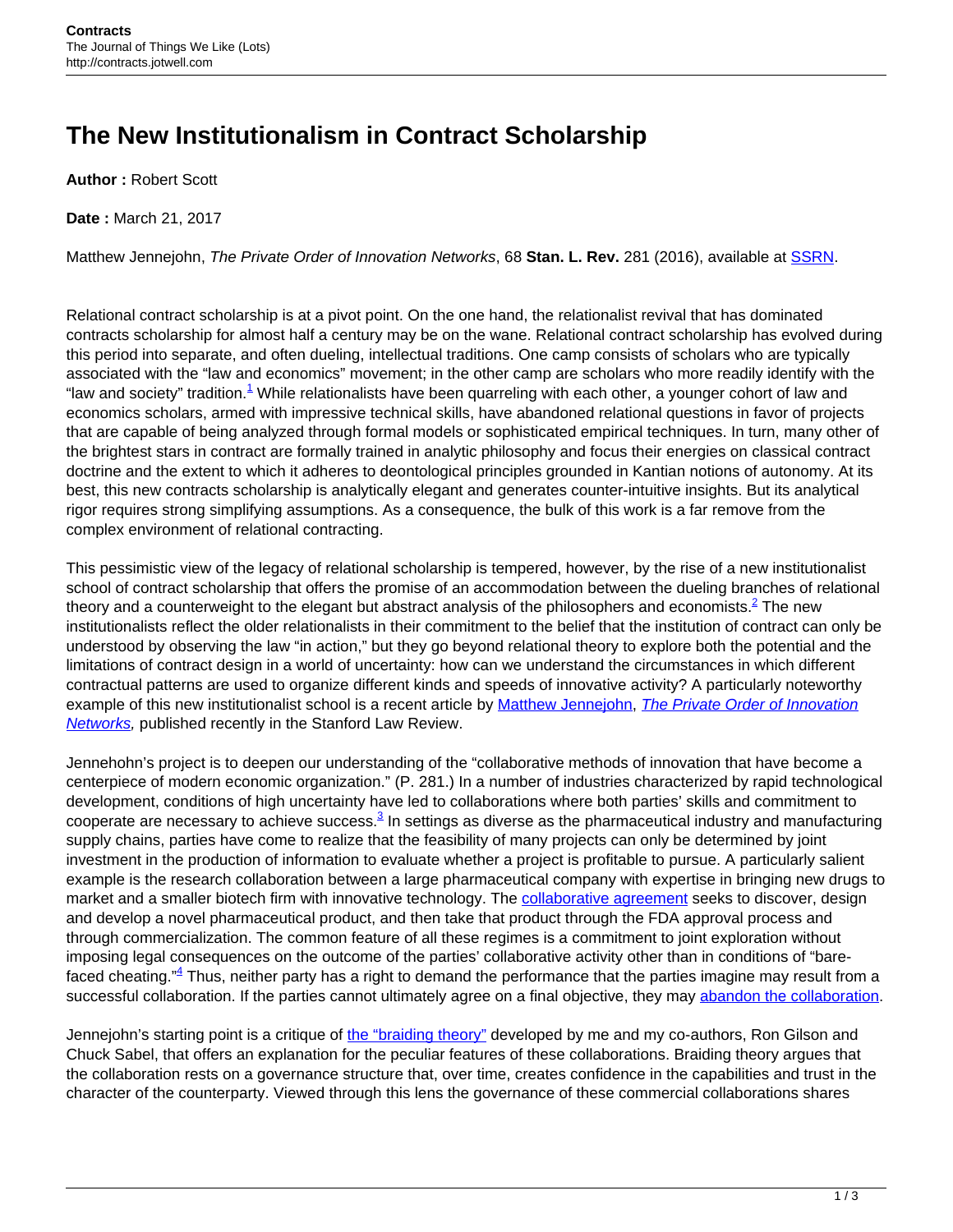several common elements. The first is a commitment to an ongoing mutual exchange of private information designed to determine if a project is feasible, and if so, how best to implement the parties' joint objectives. The second is a procedure for resolving disputes. Its key feature is a requirement that the collaborators reach unanimous agreement on crucial decisions, with persistent disagreement resolved by unanimous agreement at higher levels of management from each firm.<sup>5</sup> Together, my co-authors and I argue, these two mechanisms make each party's character traits and substantive capabilities observable and forestall misunderstandings. Working under conditions of uncertainty, the parties can expect to encounter unanticipated problems that can only be solved jointly and that may generate occasions of disagreement. Their increasing knowledge of each other's capacities and willingness to share private information in service of their collective goals facilitates the resolution of problems and constrains opportunistic behavior.<sup>6</sup>

Jennejohn's principal critique is that braiding theory's exclusive focus on opportunism is too narrow. Rather, he argues, these collaborations must also respond to two other problems that can cause these alliances to fail. The first is the risk of ["spillovers":](https://papers.ssrn.com/sol3/papers.cfm?abstract_id=898881) the costs that arise when property rights in these innovative activities are not sufficiently defined and thus can bleed out of the effective control of the relevant commercial actors. The second problem is ["entropy":](https://www.jstor.org/stable/2393616?seq=1#page_scan_tab_contents) the need to coordinate the routines that translate inputs into the successful team production of outputs. Collaborators under this framework must trade off the governance mechanisms that constrain opportunism with mechanisms that limit spillovers and reduce entropy. His analysis of prototypical collaborations together with the preliminary results of an ongoing empirical project suggests that this multivalent approach better explains observed variations in design strategies in many alliance agreements. The result is a richer but more complex (and thus less clean) conception of the factors that undergird the design of collaborative contracts.

Jennejohn's substantive critiques and his careful consideration of spillovers and entropy add importantly to our understanding of how collaborative alliances function. But more significant is the way his work melds the formerly disparate strains of relational scholarship. While his analytical techniques are clearly in the law and economics tradition, his methodology borrows importantly from the work of Ian Macneil.<sup>Z</sup> Like Macneil, Jennejohn offers a rich and complex story of contracting practices that is not amenable (at least not yet) to an elegant theory. Like Macneil (and others working in the law and society tradition) his methodology is "bottom up" empiricism, using both qualitative and quantitative techniques to build understanding over time. This stands in opposition to the economic relationalist approach of "top down" theorizing—using a widely accepted theory to isolate the salient elements that influence commercial parties' behavior. Thus, like others working in this [new institutionalist tradition](http://scholarship.law.duke.edu/cgi/viewcontent.cgi?article=6381&context=faculty_scholarship), Jennejohn uses the analytic tools of law and economics to offer a rich descriptive account in the spirit of the law and society approach in order to describe how collaborative contractual arrangements function in a complex economic environment.

The accommodation between the law and economics and law and society methodologies reflected in Jennejohn's work offers hope that we might free the relational enterprise from its current peril: those who believe that contract law scholarship requires attention to the 'law in action' need to concentrate their energies on developing unifying themes that will permit the relational project to be as vibrant and influential in this new century as it has been in the last one. Jennejohn's work looks to just such a unification. What we need now are the voices of other "institutionalists" who will continue to examine the complex environment of contracting and propose principles that best explain how real world institutions maintain and support the ideal of human engagement through cooperative endeavor.

- 1. For discussion, see Robert E. Scott, The Promise and the Peril of Relational Contract Theory in **Revisiting the Contracts Scholarship of Stewart Macaulay: On the empirical and the Lyrical** 105 (J. Braucher et al. eds.  $2013$ . [ $\frac{2}{1}$ ]
- 2. For examples of work in the new institutionalist school, see Stephen J. Choi, Mitu Gulati & Robert E. Scott, Contractual Arbitrage, **Oxford Handbook of Global Governance** (forthcoming 2016); Robert Anderson & Jeffrey Manns, The Inefficient Evolution of Merger Agreements, Geo. **Wash, L. Rev.** (forthcoming 2016); Christopher C. French, The Illusion of Insurance Contracts, 89 **Temp. L. Rev.** (forthcoming 2016); Lisa Bernstein, Private Ordering, Social Capital, and Network Governance in Procurement Contracts: A Preliminary